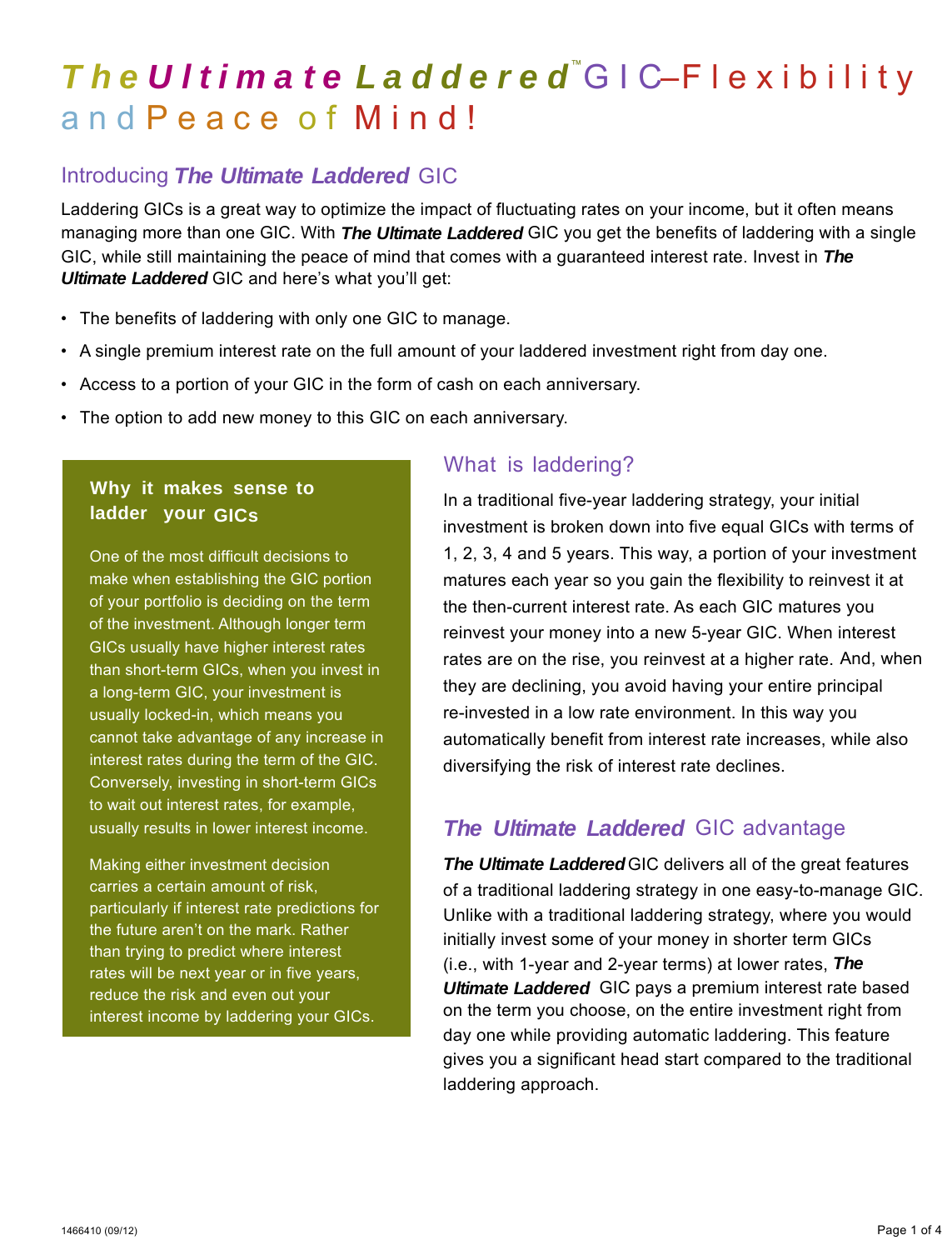#### **Why you should continue to ladder – even in lower rate environments**

The benefits of laddering are easy to see when interest rates are rising, but sometimes the decision is less clear when rates have declined. Consider the following reasons to continue to ladder, even in a lower rate environment. By laddering, you:

• reduce the risk of having 100% of your principal mature in a lower rate environment. When you ladder your investment, you expose only a

percentage of your principal — rather than all of it — to the new, lower interest rates at any given time. This is because only a portion of your investment matures each year.

• retain access to a percentage of your investment each year, should you need to use these funds to augment your income, make a special purchase or take advantage of another investment opportunity.

### *The Ultimate Laddered* GIC at a glance

|                                                                                                                                                                                          | 3-year term | 5-year term |
|------------------------------------------------------------------------------------------------------------------------------------------------------------------------------------------|-------------|-------------|
| Minimum Investment                                                                                                                                                                       | \$5,000     | \$5.000     |
| When the automated laddering feature is activated, the amount of principal and accrued<br>interest (if the compound interest option applies) that will be reinvested on each anniversary | $33.33\%$ * | $20\%$ **   |
| Maximum allowable redemption percentage on each anniversary ***                                                                                                                          | 33.33%      | 20%         |
| Minimum amount that you may add to your investment on the anniversary                                                                                                                    | No minimum  | No minimum  |

\*At *The Ultimate Laddered* GIC 3-year rate ineffect on the anniversary. \*\*At *The Ultimate Laddered* GIC 5-year rate ineffect on the anniversary. \*\*\*If you redeem less than your permitted portion, the unredeemed permitted portion can not be carried forward and accessed on a future anniversary.

### **EXAMPLE:Let's take a look at what automatic laddering of** *The Ultimate Laddered* **GIC could look like:**

If you invest \$5,000 in a 5-year term at 4.00%**\*** :

- On the first anniversary 20% of your GIC will be automatically reinvested at *The Ultimate Laddered* GIC 5-year interest rate that is in effect on that day. In this example, *The Ultimate Laddered* GIC 5-year interest rate that is in effect on the 1st anniversary is 4.25%. The maturity date of your GIC will also be extended by one year. Until your next anniversary, your investment will earn a new blended rate, comprised of 80% of your old interest rate and 20% of the new 5-year rate that is in effect on the anniversary. Therefore, in this example your new blended rate on the first anniversary will be 4.05%.
- On each subsequent anniversary, this process will repeat itself 80% of your GIC will retain the blended rate from the last reinvestment period and 20% will pick up the *The Ultimate Laddered* GIC 5-year interest rate that is in effect on the anniversary.

This means that the interest rate that you receive on *The Ultimate Laddered* GIC may change every year because of the effects of laddering. In some years you may reinvest and blend into a higher rate, and in others, to a lower rate. This allows you to take advantage of rising rates and avoid having 100% of your principal reinvested at a lower rate.

**\***This example assumes that accrued interest is not being re-invested on each anniversary. Interest rates are for illustrative purposes only.

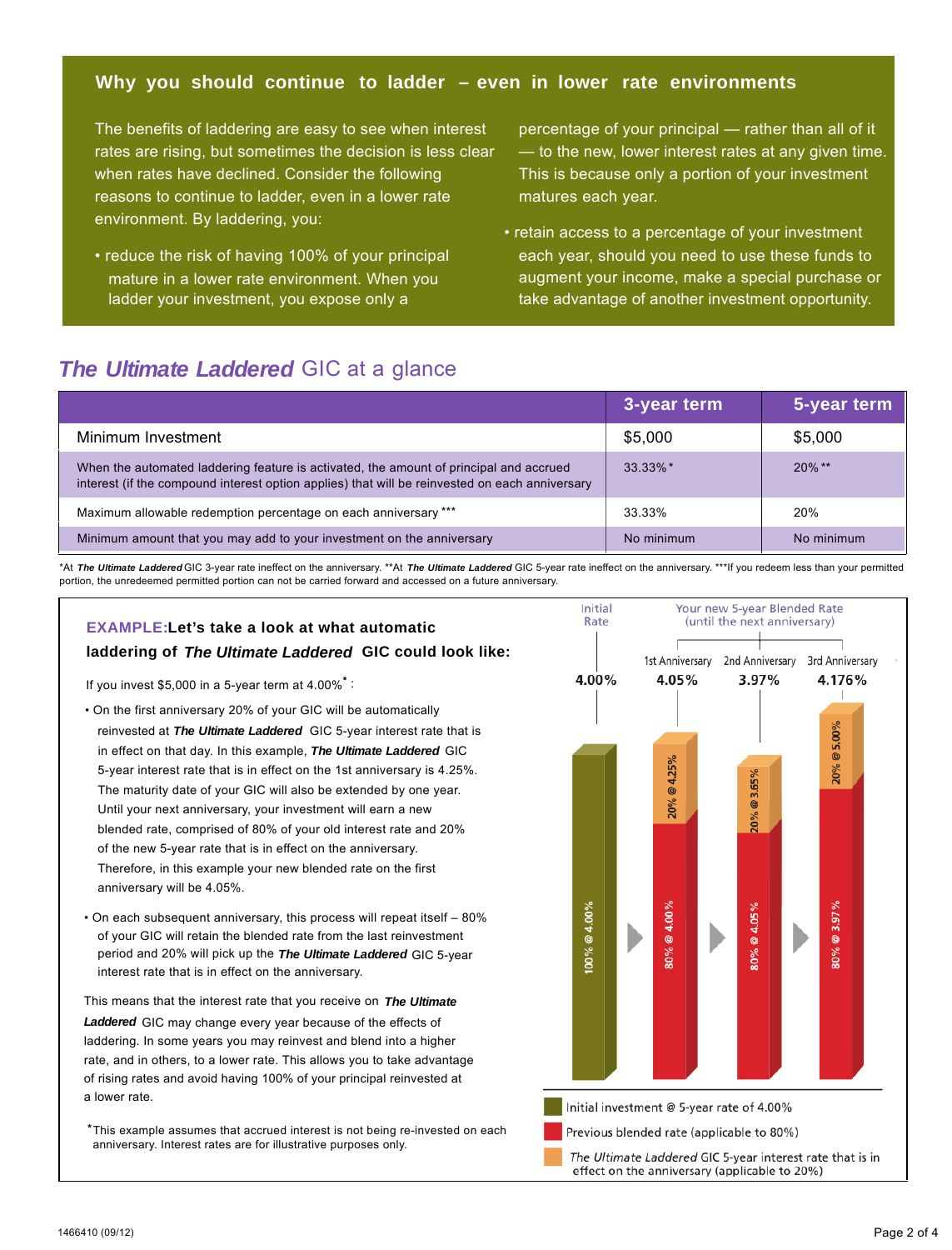# Maximize your interest rate growth potential and access your investment annually

#### **General Features**

- Canadian dollar 3-year or 5-year terms
- Non-registered and registered (RSP and RIF) plans
- Minimum investment amount: \$5,000
- Scotia Investment Accounts Registered and Non Registered - including RESP, TFSA and RDSP):
	- Interest is accrued daily on your GIC from the issue date up to, but not including, the maturity date. During a leap year, interest is earned on the leap day. For Scotia GICs that pay interest during their term (monthly, semi-annually or annually) the last interest payment is paid at maturity. The value of a compounded GIC is paid to you on the maturity date. If the maturity date does not fall on a business day then the term of the GIC will be extended to the next business day and interest will be paid to that day. Interest Payment Frequencies: Monthly, semi-annually, annually

or at maturity.

• Scotia Registered Accounts:

(except Registered Education Savings Plan (RESP), Tax Free Savings Account (TFSA) and Registered Disability Savings Plan (RDSP)):

- Interest is compounded annually with interest paid at maturity. Interest for a term that is an exact year is calculated by applying the interest rate against the principal. Interest for a term not equal to a full year is calculated by taking the number of days divided by 365 x the interest rate x the principal value. The principal value is the issue amount plus any interest that has been compounded on prior anniversaries. Interest Payment Frequencies: At maturity.
- *The Ultimate Laddered* GIC is non-transferable. It is also not redeemable until maturity, except as permitted by the anniversary redemption feature.
- Issued by The Bank of Nova Scotia (BNS) and its wholly owned subsidiaries Scotia Mortgage Corporation (SMC), Montreal Trust Company of Canada (MTCC) and National Trust Company (NTC).
- Maturing funds will be automatically renewed in accordance with any written renewal instructions that you have given us prior to maturity. If you have not given us any instructions, your funds will be reinvested to another GIC with the same type and with the same term. You may contact us to cancel the new GIC within 10 business days after the renewal or reinvestment date.

## *For more information drop by and speak with your* Scotiabank representative or call 1-800-575-8888

#### Some important information about *The Ultimate Laddered* GIC

- **1. When you choose to activate the automated laddering feature of** *The Ultimate Laddered* **GIC, on each anniversary while the feature remains activated:**
- The term of your GIC will be extended by one year. If you have a 5-year GIC, we take 20% of your then-current principal and accrued interest (if applicable) and reinvest it at *The Ultimate Laddered* GIC 5-year interest rate that is in effect on the anniversary. For a 3-year GIC, 33.33% of your then-current principal and accrued interest (if applicable) will be reinvested at *The Ultimate Laddered* GIC 3-year interest rate that is in effect on the anniversary.
- You will be able to add new dollars to your GIC.
- You will be able to redeem up to the maximum allowable redemption percentage of your then-current principal amount and accrued interest (if applicable).

#### **Note: Your principal must remain at \$5,000 or above to retain the automated laddering feature. \***

#### **2. When you choose to deactivate the automated laddering feature** *The Ultimate Laddered* **GIC: of**

- The term of your GIC will not be extended by one year.
- Your GIC will mature on the latest maturity date we have on record.
- When the next anniversary of your GIC passes, the automated laddering feature cannot be reactivated.
- You will continue to be able to redeem up to the maximum allowable redemption percentage of your then-current principal amount and accrued interest (if applicable) on each anniversary.
- You cannot add new money to your GIC.

#### Adding new money...how does it work?

original term of your investment. For example, if you had originally purchased a 5-year GIC, then the new money is invested at*The Ultimate Laddered* GIC 5-year interest rate that is in effect on the anniversary.

New money can only be added on each anniversary, provided that instructions to do so are received by your branch at least 7 business days prior to your anniversary.

If you have a 5-year GIC, we take 20% of your then-current principal and accrued interest (if applicable) and reinvest it at *The Ultimate*

*Laddered* GIC 5-year interest rate that is in effect on the anniversary; invest the new dollars at that rate, and we extend your maturity date by one year. Thereafter, you begin to earn the new blended rate. **Note:** For a 3-year GIC, 33.33% of your then-current principal and accrued interest (if applicable) will be reinvested at *The Ultimate Laddered* GIC 3-year interest rate that is in effect on the anniversary.

### T-5 reporting:

For non-registered GICs, T-5s are issued to Canadian residents for the interest earned during the tax year. Each time the certificate is blended and extended, a new certificate is issued and T-5s are issued accordingly. Each issuer produces a separate tax form.

#### Information for non-residents:

The return on The Ultimate Laddered GIC is subject to a 25% nonresident withholding tax under the Income Tax Act (Canada). This tax may be subject to reduction under the terms of an applicable income tax treaty. You are not entitled to any gross-up or other reimbursement of such withholding tax.

When you add new money to *The Ultimate Laddered* GIC, you do so at the 3-or 5-year interest rate in effect on the anniversary, depending on the

Note: To change your anniversary instructions please contact your branch or call 1-800-575-8888 at least seven business days prior to your next anniversary. Anniversary instructions are processed to take effect on the next anniversary following receipt of the instructions. Retroactive changes cannot be accommodated. If no changes are made, we will act upon the instructions that were provided by you when your GIC was set up or, if applicable, your previous year's instructions.

<sup>\*</sup> If as a result of an anniversary redemption, your GIC principal falls below the \$5,000 minimum investment, the laddering feature will be deactivated and your GIC will mature on the latest maturity date we have on record.

Registered trademark of The Bank of Nova Scotia. ®

<sup>™</sup> Trademarks of The Bank of Nova Scotia. The Bank of Nova Scotia, Scotia Mortgage Corporation, Montreal Trust Company of Canada and National Trust Company reserve the right to withdraw this offer at any time.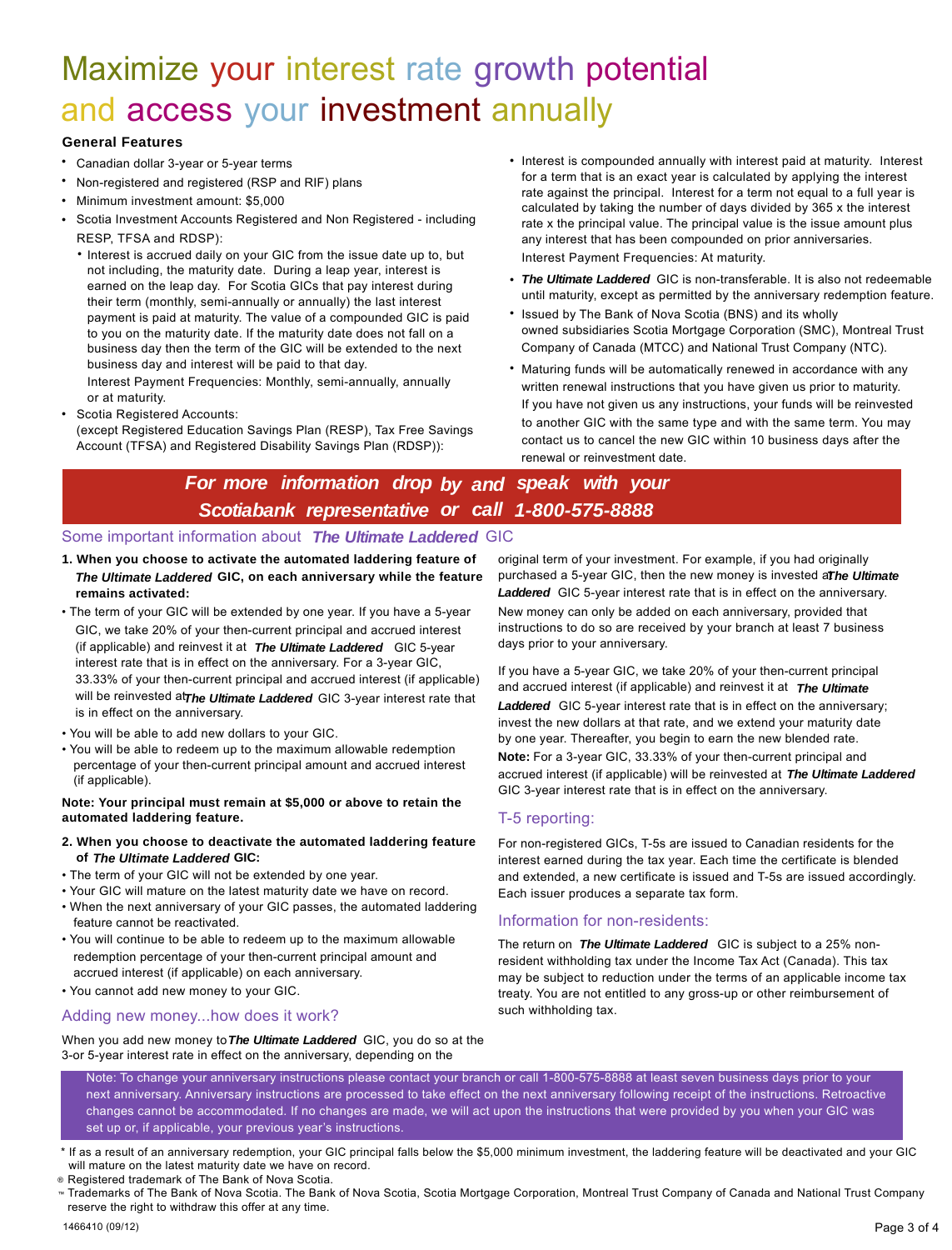### Specific information about *The Ultimate Laddered* GIC you have purchased.

| Purchase Amount\$: Note that the set of the set of the set of the set of the set of the set of the set of the s<br>(Min \$5,000)                                                  |                                                                                                                                                                                                                                                   | Purchase Date: The contract of the contract of the contract of the contract of the contract of the contract of the contract of the contract of the contract of the contract of the contract of the contract of the contract of                                                                                                                                                                                                                                                                                                                                                                                                                                                          |  |                        |
|-----------------------------------------------------------------------------------------------------------------------------------------------------------------------------------|---------------------------------------------------------------------------------------------------------------------------------------------------------------------------------------------------------------------------------------------------|-----------------------------------------------------------------------------------------------------------------------------------------------------------------------------------------------------------------------------------------------------------------------------------------------------------------------------------------------------------------------------------------------------------------------------------------------------------------------------------------------------------------------------------------------------------------------------------------------------------------------------------------------------------------------------------------|--|------------------------|
|                                                                                                                                                                                   |                                                                                                                                                                                                                                                   |                                                                                                                                                                                                                                                                                                                                                                                                                                                                                                                                                                                                                                                                                         |  | Plan #: Certificate #: |
| <b>ISSUER:</b> The Bank of Nova Scotia<br><b>TERM:</b> $\Box$ 3 years $\Box$ 5 years<br>Montreal Trust Company of Canada<br>Scotia Mortgage Corporation<br>National Trust Company |                                                                                                                                                                                                                                                   |                                                                                                                                                                                                                                                                                                                                                                                                                                                                                                                                                                                                                                                                                         |  |                        |
| <b>CUSTOMER</b><br><b>BRANCH</b><br>INITIAL(S)<br><b>INITIAL</b>                                                                                                                  | understand that this means that while the strategy remains activated, on each anniversary:<br>on the anniversary<br>• New dollars can be added to the GIC.                                                                                        | You have chosen to activate the laddering strategy on The Ultimate Laddered GIC identified above. You<br>• The term of your GIC will be extended by one year. If you have a 5-year GIC, we take 20% of your then-<br>current principal and accrued interest (if applicable) and reinvest it at The Ultimate Laddered GIC 5-year<br>interest rate that is in effect on the anniversary. For a 3-year GIC, 33.33% of your then-current principal and<br>accrued interest (if applicable) will be reinvested at The Ultimate Laddered GIC 3-year interest rate that is in effect<br>. You will be able to redeem up to the maximum allowable redemption percentage of the then-current GIC |  |                        |
|                                                                                                                                                                                   | principal amount and accrued interest (compound interest option only).<br>on record.                                                                                                                                                              | • The GIC principal amount must remain at \$5,000 or above to retain the automated laddering strategy. And, if<br>as a result of a permitted anniversary redemption, the GIC principal falls below the \$5,000 minimum<br>investment, the laddering strategy will be deactivated and the GIC will mature on the latest maturity date                                                                                                                                                                                                                                                                                                                                                    |  |                        |
| <b>CUSTOMER</b><br><b>BRANCH</b><br>INITIAL(S)<br><b>INITIAL</b>                                                                                                                  | understand that this means that:<br>. The GIC will mature on the latest maturity date identified above.<br>principal amount and accrued interest (compound interest option only) on each anniversary.<br>• You cannot add new dollars to the GIC. | You have chosen to deactivate the laddering strategy on The Ultimate Laddered GIC identified above. You<br>. When the next anniversary of the GIC passes, the automated laddering strategy cannot be reactivated.<br>. You will be able to redeem up to the maximum allowable redemption percentage of the then-current GIC                                                                                                                                                                                                                                                                                                                                                             |  |                        |
|                                                                                                                                                                                   |                                                                                                                                                                                                                                                   | You understand that on each anniversary you have access to up to $% (20%$ on 5-year, 33.33% on 3-year) of your then-current GIC                                                                                                                                                                                                                                                                                                                                                                                                                                                                                                                                                         |  |                        |

principal amount and accrued interest (compound interest option only), and that to take advantage of this option you must notify Scotiabank at least 7 business days prior to each anniversary.

You understand that if you wish to change any of your anniversary instructions, you must contact Scotiabank at least 7 business days prior to your GIC's anniversary. Any anniversary instructions that you provide will be processed to take effect on the anniversary next following Scotiabank's receipt of the instructions. Retroactive changes cannot be accommodated. If no changes are made, Scotiabank will act upon the instructions that were provided by you when your GIC was set up or, if applicable, your previous year's instructions.

You acknowledge having received *The Ultimate Laddered* GIC Fact Sheet, and a copy of the Investment Companion Booklet.

**By signing below, you acknowledge having carefully read**  *The Ultimate Laddered* **GIC Fact Sheet and the Investment Companion Booklet and agree to be bound by all of the terms and conditions contained therein that relate to the investment you wish to make.**

| Customer Signature(s): ____ |       |
|-----------------------------|-------|
| Branch Signature:           | Date: |